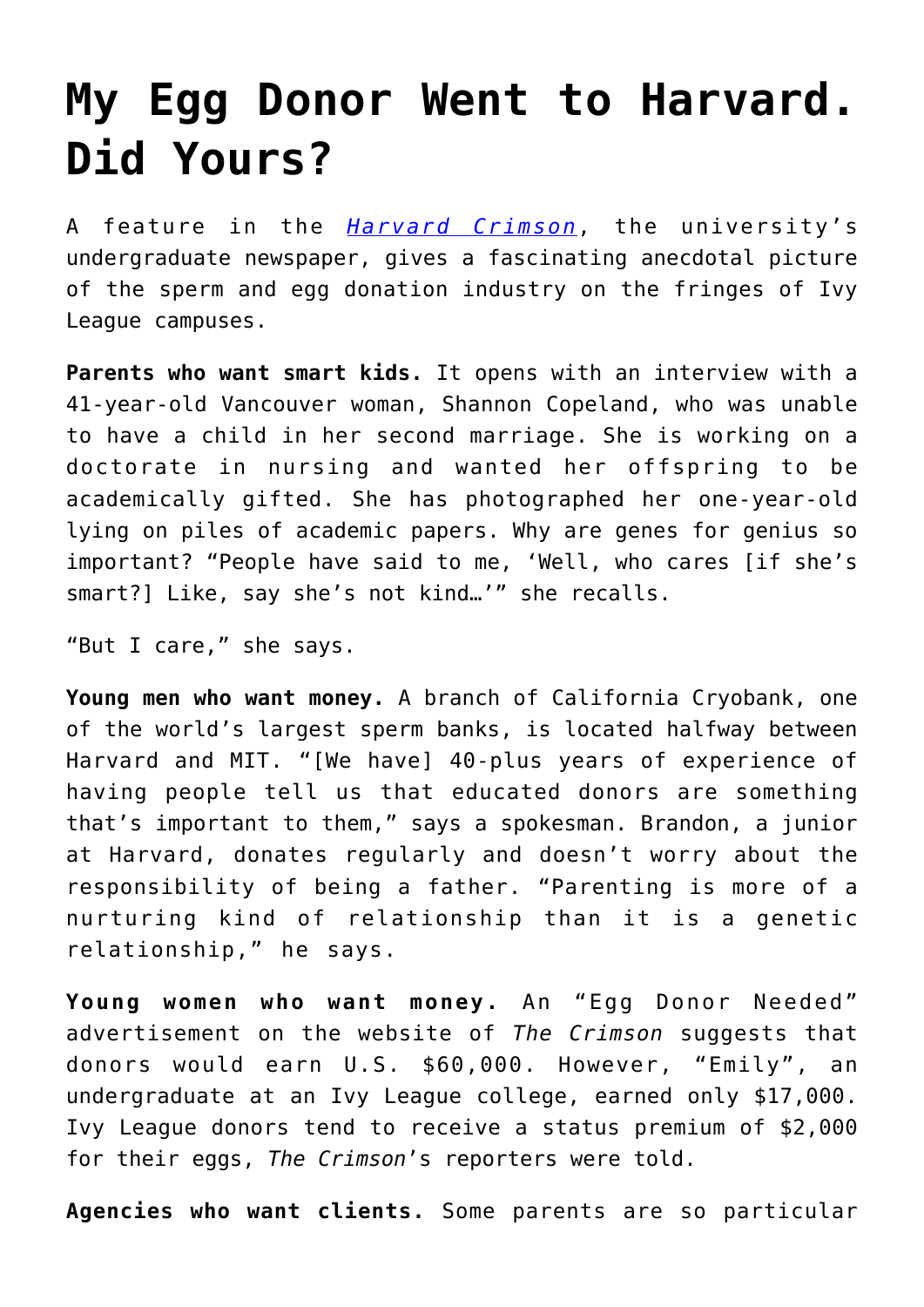about their requirements that the price goes through the roof. One agency told The Crimson that another agency had a client who was willing to pay \$250,000, including a \$50,000 donation to the charity of the donor's choice or for her own egg preservation. But they wanted a woman with ""Ivy League or top tier education, clean bill of health, no cancer, no Alzheimer's, no mental illnesses, no history of substance abuse… And they were also looking for somebody over 5'6," blond-haired or red-haired and blue-eyed."

"While donation services compete to recruit Ivy Leaguers, sometimes, what they offer outcompetes an Ivy-League path," The Crimson reports.

**Donors who want good parents.** One woman, "Michelle", insisted on meeting the prospective parents. "I need to make sure that the people who are receiving my genetics are good people whose values I agree with, who… can nurture things that I may pass on to their children."

## **Some Ethical Considerations**

"I always advocate for erasing stigma around egg donors and how you came to be into this world," Shannon Copeland tells the sympathetic reporters for *The Crimson*.

*The Crimson* skated over many of the ethical issues involved in sperm and egg donation. Don't the children have a right to know their genetic parents? What happens to "unwanted" embryos? How does this affect the donors psychologically? How will it affect the children? Is this a form of eugenics? Does compensation exploit women?

These issues might be too subtle for Harvard undergraduates. But one thing that the writers surely should have mentioned is the serious health risks for egg donors. Occasionally women die after ovarian hyper-stimulation. And egg donation may affect future fertility.